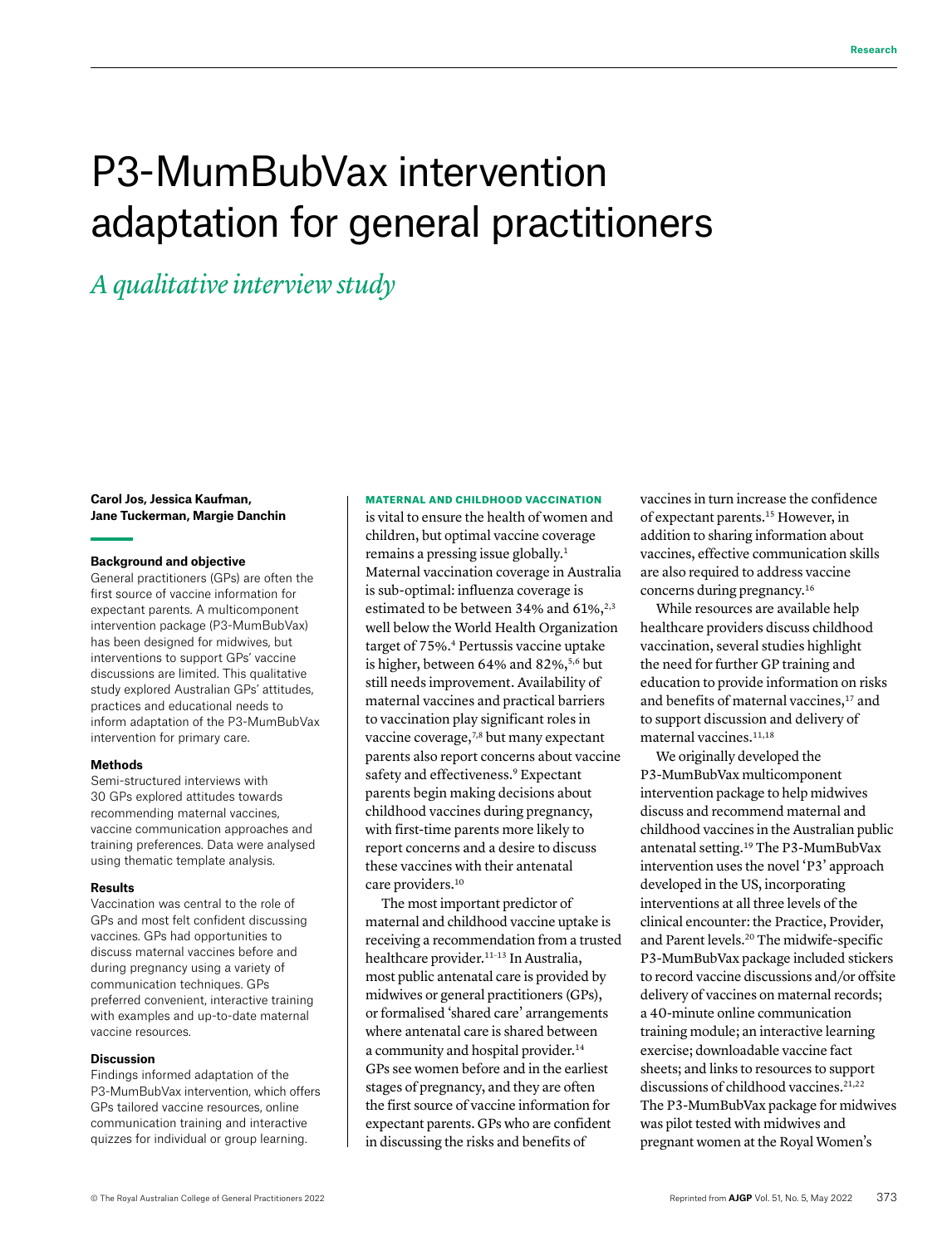Hospital in Melbourne, and was found to be feasible and acceptable for midwives and pregnant women.<sup>21</sup>

Based on the promising pilot study findings with midwives, we sought to adapt the P3-MumBubVax intervention to suit the needs and preferences of GPs. In this qualitative study, we aimed to explore the vaccination attitudes, communication practices and educational needs of Australian GPs in order to inform adaptation of an intervention to promote maternal and childhood vaccination in primary care.

# **Methods**

# **Participants and recruitment**

This was a descriptive qualitative interview study with GPs who provide care to pregnant women in primary care. Eligible participants were Australian GPs who saw pregnant women as part of their regular practice in the past 12 months. We purposively recruited and sampled participants from various practice sizes and locations, and with varying years of experience and frequency of antenatal care provision. We recruited participants with digital advertisements distributed through VicREN, the practice-based research and education network of the University of Melbourne Department of General Practice. We also sent email study invitation letters to GPs practising shared antenatal care, identified via public lists available from most major hospitals. Finally, we encouraged participants to invite other colleagues to participate (ie snowballing).

# **Data collection**

We conducted all interviews via Zoom or telephone between 1 April and 1 July 2020. The interviewers followed a semi-structured interview guide with questions about the model of antenatal care provided, the GP's attitude towards recommending maternal vaccines and their preferred communication approaches. Additionally, questions asked about the type of resources assisting them with current maternal vaccine discussions and what their 'ideal' future resources would look like. Data collection ceased when saturation was reached, defined

as no additional unique responses. The interviews were audio recorded and professionally transcribed.

## **Data analysis**

Interview transcripts were analysed using thematic template analysis with NVivo 12 software.<sup>23</sup> Template analysis is a structured yet flexible form of thematic analysis that generally begins with some a priori themes, which are then adapted through initial analysis to form a coding template.<sup>24</sup>

We used this approach successfully in the original, formative P3-MumBubVax research with midwives.19 We derived the a priori template themes from the TIDieR (Template for Intervention Description and Replication) checklist, which outlines the key features to be reported when describing complex interventions.25 Inductively derived sub-themes were added as needed to enrich the coding template.

Three authors (JK, JT, CJ) independently coded a sample of three interviews, meeting

# **Table 1. Characteristics of participants (n = 30)**

| <b>Characteristic</b>               | $n$ (%)                                                  |
|-------------------------------------|----------------------------------------------------------|
| Gender                              |                                                          |
| Male                                | 6 (20%)                                                  |
| Female                              | 24 (80%)                                                 |
| <b>Years of clinical experience</b> |                                                          |
| $0 - 5$                             | 8 (27%)                                                  |
| $6 - 10$                            | 9(30%)                                                   |
| $11 - 15$                           | 2(6%)                                                    |
| $16 - 20$                           | 5 (17%)                                                  |
| >21                                 | 6 (20%)                                                  |
| <b>Practice size</b>                |                                                          |
| Small (≤10 providers)               | 19 (63%)                                                 |
| Medium (11-19 providers)            | 10 (33%)                                                 |
| Large (≥20 providers)               | 1(3%)                                                    |
| <b>Model of antenatal care</b>      |                                                          |
| Primary care                        | 11 (37%)                                                 |
| Shared care and primary care        | 19 (63%)                                                 |
|                                     | <b>Number of practices</b><br>(number in regional areas) |
| <b>Practice location</b>            |                                                          |
| Victoria                            | 18 (6)                                                   |
| New South Wales                     | $6(1)$ *                                                 |
| Tasmania                            | 2(2)                                                     |
| Western Australia                   | 2(1)                                                     |
| South Australia                     | $1(1)^*$                                                 |
| Queensland                          | $1(-)$                                                   |
|                                     |                                                          |

*\*Includes one general practitioner working in both metropolitan and regional locations*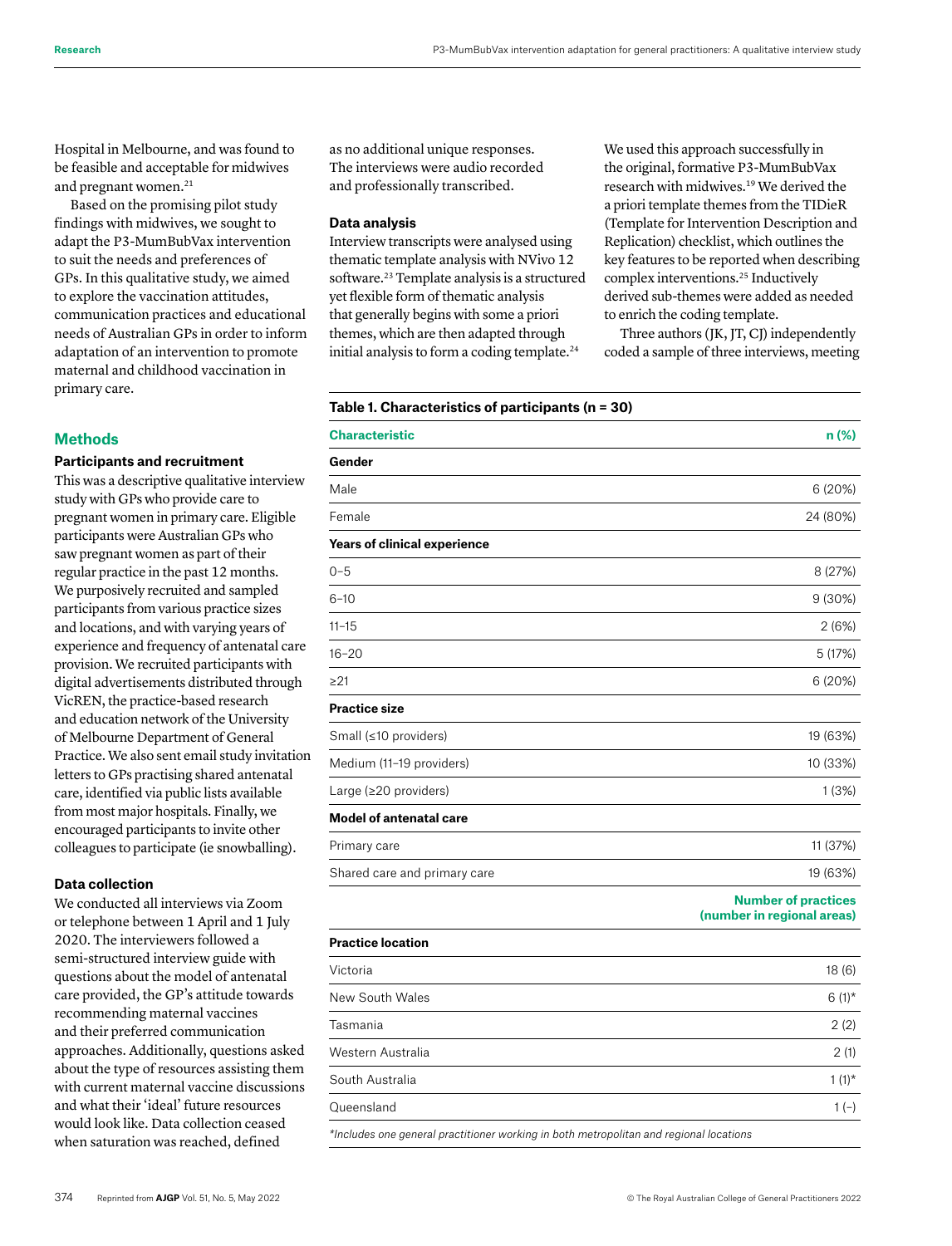to discuss and refine the coding framework between each analysis. Following this process, we agreed on a single customised coding template suitable for our study purpose. One author (CJ) then coded the remaining interviews with this template.

This study was approved by the Royal Children's Hospital Human Research Ethics Committee (HREC 62060).

## **Results**

We interviewed 30 GPs. Interviews lasted between 15 and 45 minutes. GPs' experience (number of years in practice) ranged from two to 37 years (median 7.5 years), and 63% (19/30) offered shared care as a model of antenatal care (Table 1). Most GPs provided care across all age groups and socioeconomic groups. One GP practiced 'integrative medicine', which they defined as a combination of Western medicine and 'evidence-based complementary medicine'.

A priori themes in the coding template were:

- 1. Who are GPs and their patients?
- 2. How do GPs discuss and deliver vaccines?
- 3. When and how much vaccine information do GPs provide?
- 4. What training and resources are available or preferred?

Each main theme included several subthemes inductively derived from the transcripts. Supporting quotes for each theme can be found in Table 2.

# **1. Who are GPs and their patients?** Perceived role

Most participants felt that advising women about maternal and childhood vaccines was central to their role and identity as a GP. They saw themselves as the main source of vaccine information for most pregnant women ('I bear total responsibility for that role' [P23]). However, several GPs highlighted the important complementary role practice nurses played, as they were frequently responsible for delivering the vaccines.

# Diversity of patients

All GPs saw pregnant women as part of their practice; however, their broader

clientele varied. Relatively few participants regularly saw pregnant women from culturally and linguistically diverse (CALD) backgrounds for antenatal consultations. Of those who did, most conducted consultations in English and indicated that there were insufficient translated resources available. GPs described strategies to overcome language barriers such as providing information in a slow-paced manner, using images, and using phone interpreters.

# Personal views about existing and forthcoming vaccines

All participants were supportive of vaccination and reported strongly recommending vaccines to all pregnant women. Most GPs supported the introduction of new maternal vaccines in the future, provided 'the evidence is well supported and it's in the national guidelines' (P9).

# Perceived patient views about vaccination

Most GPs described their patients' attitudes towards maternal vaccination as 'quite accepting' (P18). They attributed this perceived lack of hesitancy to the demographics of their patients, and to the trust and rapport they built with their patients.

When GPs did encounter women with concerns, these were generally related to maternal vaccine safety and potential vaccine side effects. Common misconceptions included a fear of catching influenza from the influenza vaccine and a belief that a pertussis vaccine was not needed in every pregnancy. A few participants perceived that some pregnant women did not understand the severity of influenza disease, and this led to lower uptake of influenza vaccine compared to the pertussis vaccine.

On the topic of hypothetical new vaccines, some GPs felt that a vaccine's perceived safety shaped women's vaccination decisions more than the threat of the disease itself.

# **2. How do GPs discuss and deliver vaccines?**

Common discussion techniques The technique GPs used most commonly to discuss maternal

vaccines with pregnant women was to simply share information about the vaccines, explaining that the vaccine is recommended to all pregnant women along with important facts about the benefits and risks. For influenza, GPs highlighted the serious pregnancy complications that could arise from influenza infection. In contrast, the pertussis vaccine was often presented primarily in terms of the protection it provides to the baby via placental transfer of antibodies.

Some participants drew upon personal experiences to further elaborate the importance of maternal vaccines and potential risks if they did not vaccinate their child. Another technique employed by a few participants was the use of unique analogies to discuss maternal vaccines: 'You don't expect it to happen but you still put your seatbelt on and a flu shot is a bit like a seatbelt' (P11). Several participants used presumptive communication techniques,<sup>21</sup> discussing vaccines as routine and presuming they would be delivered. These participants often used the initial visit to lay out the plan throughout the pregnancy, highlighting the optimum timepoints to receive maternal vaccines. Many GPs involved the woman's partner in vaccine discussions by sharing key statistics about disease transmission, in recognition of the shared nature of vaccine decisionmaking in pregnancy.

#### Dealing with hesitancy or questions

Participants described a range of techniques to address questions or concerns about vaccines, despite most GPs encountering hesitant women only rarely. Most made sure to acknowledge their patients' apprehensions. Some participants switched from presumptive communication to a participatory communication style,<sup>22</sup> in order to give patients autonomy to make the final decision.

Several participants preferred to discuss maternal vaccines over multiple conversations. They scheduled follow-up appointments to continue the discussion and avoid pressuring pregnant women to decide. Telehealth consults were seen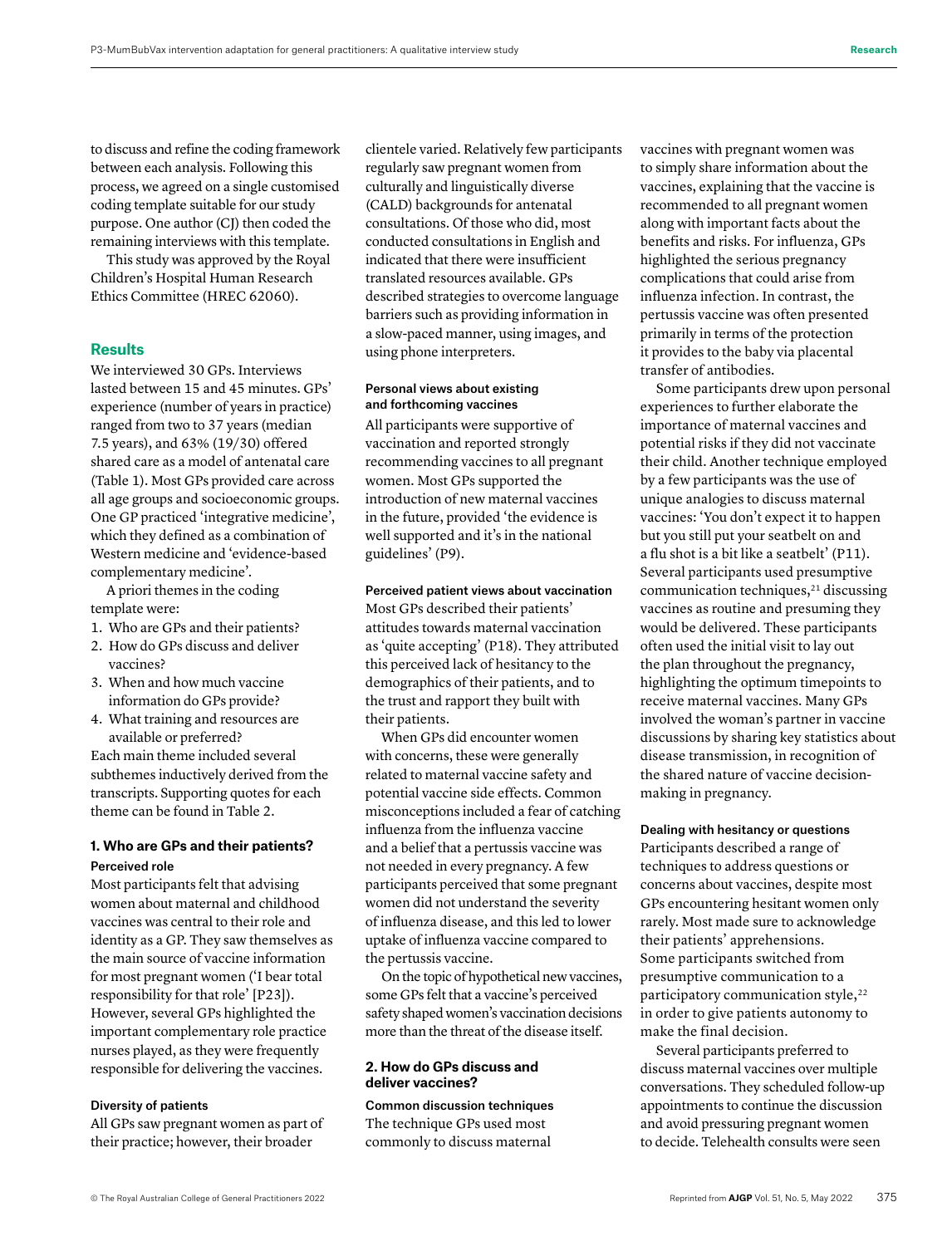## **Table 2. Themes and supporting quotes from general practitioner (GP) interviews**

#### **1. Who are GPs and their patients?**

## **Perceived role**

- *• My role is to advocate it and to give it to them at the appropriate time.* [Participant (P) 28]
- *• A lot of women go straight to the nurse and she's outstanding and she knows far more about all the intricacies of all vaccines than I do.* [P3]

## **Diversity of patients**

- *• I speak Urdu. So we communicate in Urdu/Hindi and they seem to be much more comfortable with that.* [P30]
- *• With almost like a theatrical performance so it's like a mix of charades and Pictionary just drawing it out, on the whole they understand.* [P4]

#### **Personal views about existing and forthcoming vaccines**

• I *feel like if someone was going to dispute [vaccines] … then I would feel well supported by the guidelines.* [P26]

## **Perceived patient views about vaccination**

- *• I think there's a certain level of trust in the doctor that they don't really need more information unless they very rarely do they ask for more.* [P4]
- *• Both things [safety of new vaccine and disease the new vaccine is protecting against] are equally important, so knowing how prevalent a particular infection is tells them how relevant it is to get it and then the other thing is if there's minimal impact on baby's safety, that's another big reason for them to be interested in getting this vaccine.* [P30]
- *• 'What am I putting in my body, and is there any chance this could harm the baby?' That's probably the number one thing people would think about.* [P22]
- *• I find women are more willing to take vaccines. A higher percentage of pregnant women take vaccines than want the vaccines for their kids.* [P7]
- *• I think they are more motivated to get the whooping cough vaccine rather than the influenza vaccine.* [P4]
- *• I think it's because the group that we are dealing with are very highly educated.* [P15]

## **2. How do GPs discuss and deliver vaccines?**

#### **Sharing information about vaccines**

- *• Your body makes a whole lot of antibodies against whooping cough and then these antibodies from the second trimester pass across the placenta to the baby.* [P22]
- *• [I'll often say] Yes I always had it, or I had it in my pregnancies.* [P8]

as a useful way to extend the discussion, particularly in the COVID-19 pandemic.

Other techniques individual GPs used for dealing with hesitancy included enlisting the help of other healthcare providers to resume the conversation: 'I do sometimes set my nurse onto them, the passionate one' (P8). The GP who

practiced 'integrative medicine' described offering the option of 'buffering the vaccine with supporting nutrients' (P29) to provide reassurance to the patient.

Very occasionally, GPs encountered women who were rigid in their refusal to vaccinate. In such cases, most did not push the issue.

#### **Sharing information about vaccines (cont'd)**

*• I'll often say that there is a higher hospitalisation rate for mother and the baby feels those high fevers.* [P8]

## **Presumptive communication**

- *• This is something we'll be doing is the whooping cough vaccine in second trimester.* [P22]
- *• I'd say, 'Come on, we have to do this vaccination'.* [P23]

## **Personal experiences**

*• … when I was a student working at [redacted], listening to children cough and splutter.* [P15]

#### **Dealing with hesitancy or questions**

- *• We just focus on keeping a good relationship with them, so … hopefully they'll come back for the next one.* [P17]
- *• I think what you do is stick to facts about the vaccine, you don't criticise behaviours or choices and indicate that person is open to making their own decision.* [P3]
- *• Because often it's difficult I think to make a decision on the spot if you feel pressured, so probably my approach is to just take the pressure off.* [P9]
- *• I've discovered over the years that hustling anti-vaxxers is definitely not productive.* [P3]

#### **3. When and how much vaccine information do GPs provide?**

#### **Timing of vaccine discussions**

*• They'll pop in for something else and I'll notice you know it's at a stage of pregnancy where they might be suitable to have their whooping cough [vaccine].* [P2]

## **4. What training and resources are available and preferred?**

#### **Training**

*• … where you simulate a consult with an actor, and you can pause the scenario and get feedback.* [P9]

#### **Resources**

- *• I probably don't particularly feel [anything missing] on the resource actually I think partly because of my demographic I think I probably have adequate stuff.* [P16]
- *• The midwife who talked to her said to her, oh, that was given too early, and that she might need another one given at 28 weeks. And I showed her the recommendation.* [P28]
- *• I think the thing I find useful about those two websites [Royal Children's Hospital and Royal Women's Hospital websites] is that they have both clinical guidelines and patient advice easily but separately and they are worded differently.* [P11]

# **3. When and how much vaccine information do GPs provide?**

# Timing of vaccine discussions

Several GPs saw preconception counselling as an opportunity to introduce the topic of maternal vaccines, but a few GPs were conscious of women experiencing trouble conceiving.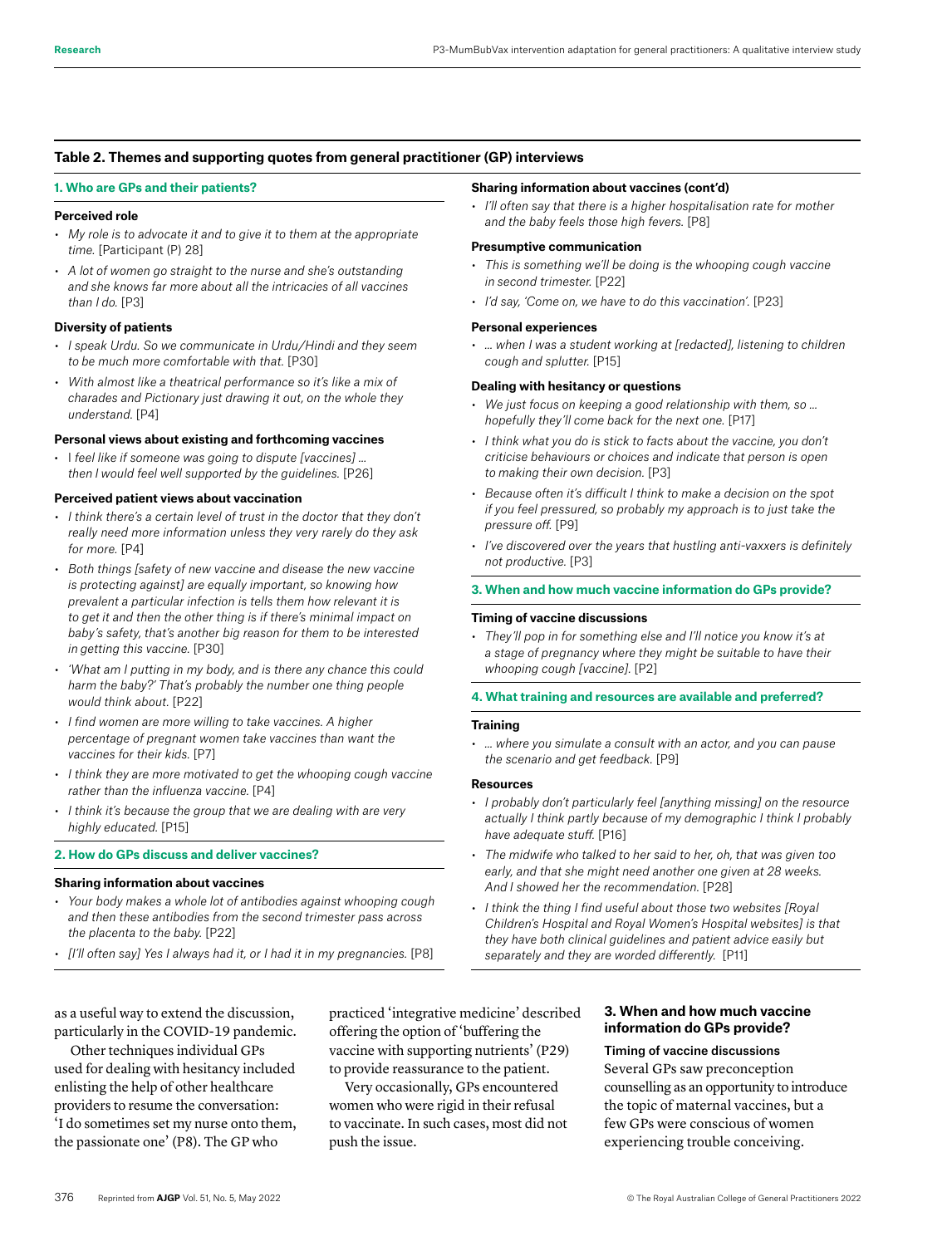Most participants discussed the influenza vaccine during the first trimester of pregnancy and typically used the first or second antenatal visit to discuss and administer the vaccine. Some mentioned the difficulty in discussing the influenza vaccine when influenza is not in season. Pertussis vaccination was usually discussed in the second or third trimester but was sometimes discussed at the first consultation. Some conversations were opportunistic, but one GP who saw women under the care of a private obstetrician said they relied on the patient's obstetrician to remind the patient to come back to the GP and get vaccinated.

## Length of discussions

GPs frequently reported that conversations about maternal vaccines were short with pregnant women who had no vaccine concerns, with these conversations reportedly lasting about 30 seconds. When GPs offered women additional information about the benefits and side effects of vaccines, conversations were often longer and broken up over multiple encounters.

# **4. What training and resources are available and preferred?**

## **Training**

Most participants cited face-to-face continuing professional development as their preferred training format as it enabled them to connect with colleagues and ask questions, especially when presented by credible specialist speakers. Several GPs also reported a preference for presentations that detailed 'real patient' scenarios to help 'model what these conversations are going to look like' (P25). The preferred length of face-to-face training varied based on the material being covered. However, most in-person sessions were several hours long, or up to a day.

Other participants preferred online modules, especially for dense topics. Some felt that presenting information succinctly made them 'pay extra attention' and allowed them to 'work through it' (P29) at their own pace. The preferred length for online modules varied depending on the topic – for complex topics, some GPs said a few hours was reasonable, but shorter

modules of approximately half an hour were also valued for content that was straightforward.

Regardless of delivery format, most GPs highly valued training that included case studies and practical examples along with quizzes to reinforce their knowledge. Education about new vaccines was highlighted as critical, if additional vaccines were added to the schedule.

## Resources

To support maternal vaccine discussions, most participants stated that they primarily use the guidelines in *The Australian immunisation handbook* as it is seen as a reputable source of evidence. A few participants mentioned providing printed resources to patients as they liked the ease of handouts that patients could read at their own pace, but others felt that handouts were less useful because they become outdated. This was a particular issue with the recently changed guidelines, shifting the recommended delivery of pertussis vaccine from 28 weeks' gestation to 20 weeks.

Web-based resources for patients were preferred by most participants, especially material that was easy to understand and provided relevant information to both the healthcare provider and patient. Additionally, GPs highlighted the value of websites with a 'search' function as it allowed them to quickly look for relevant content during consultations.

A few GPs who provided care for women from CALD backgrounds discussed how translated materials did not always address pregnant women's concerns and occasionally were targeted only to very specific CALD communities.

Whether resources were online or paper-based, participants wanted those that outlined the safety, possible side effects and rationale of vaccines, particularly if new vaccines were introduced in pregnancy. Many perceived that patients with concerns were seeking information about the safety of the vaccine, especially for the baby.

# **Discussion**

The GPs interviewed felt that vaccination was central to their role, and most felt

confident discussing maternal and childhood vaccines. They viewed their relationship with patients as long term. This offered them additional opportunities to discuss maternal vaccination, such as at preconception or non–pregnancy related encounters. However, to avoid engaging in what they saw as an unproductive debate, it also meant some did not press vaccine refusers. Participants preferred convenient training opportunities that included real-life examples or simulations and interactive learning exercises, and expressed a need for consistent, up-to-date maternal vaccine resources.

# **Comparison between midwives and GPs**

Comparing the key findings from this qualitative study with those of our qualitative study with midwives, $21$  we found subtle yet important differences. Overall, vaccination is central to GPs' professional role but only part of a midwife's role. For GPs, the provider– patient relationship with the pregnant woman is ongoing, whereas for midwives the relationship has a limited timeframe in which to build rapport and trust. Unlike GPs, midwives receive little training in vaccination and many expressed uncertainty or lack of confidence in discussing vaccines, particularly with hesitant women. GPs and midwives both tend to recommend vaccination with the passive voice ('It is recommended'), but GPs are more likely to use a presumptive communication approach. While most GPs and midwives discuss maternal vaccines at the first antenatal visit, vaccine delivery opportunities differ between settings. With vaccines readily available at all interviewed GPs' clinics, GPs offer vaccination from the first visit (influenza) and opportunistically. However, many midwives have to refer women offsite to receive the vaccines.

GPs and midwives equally expressed the value of online materials that were evidence-based, convenient and intuitive to navigate. Both groups voiced a preference for learning that was short (half hour) and broken into modules. They valued quizzes or learning exercises to reinforce learning, as well as role-playing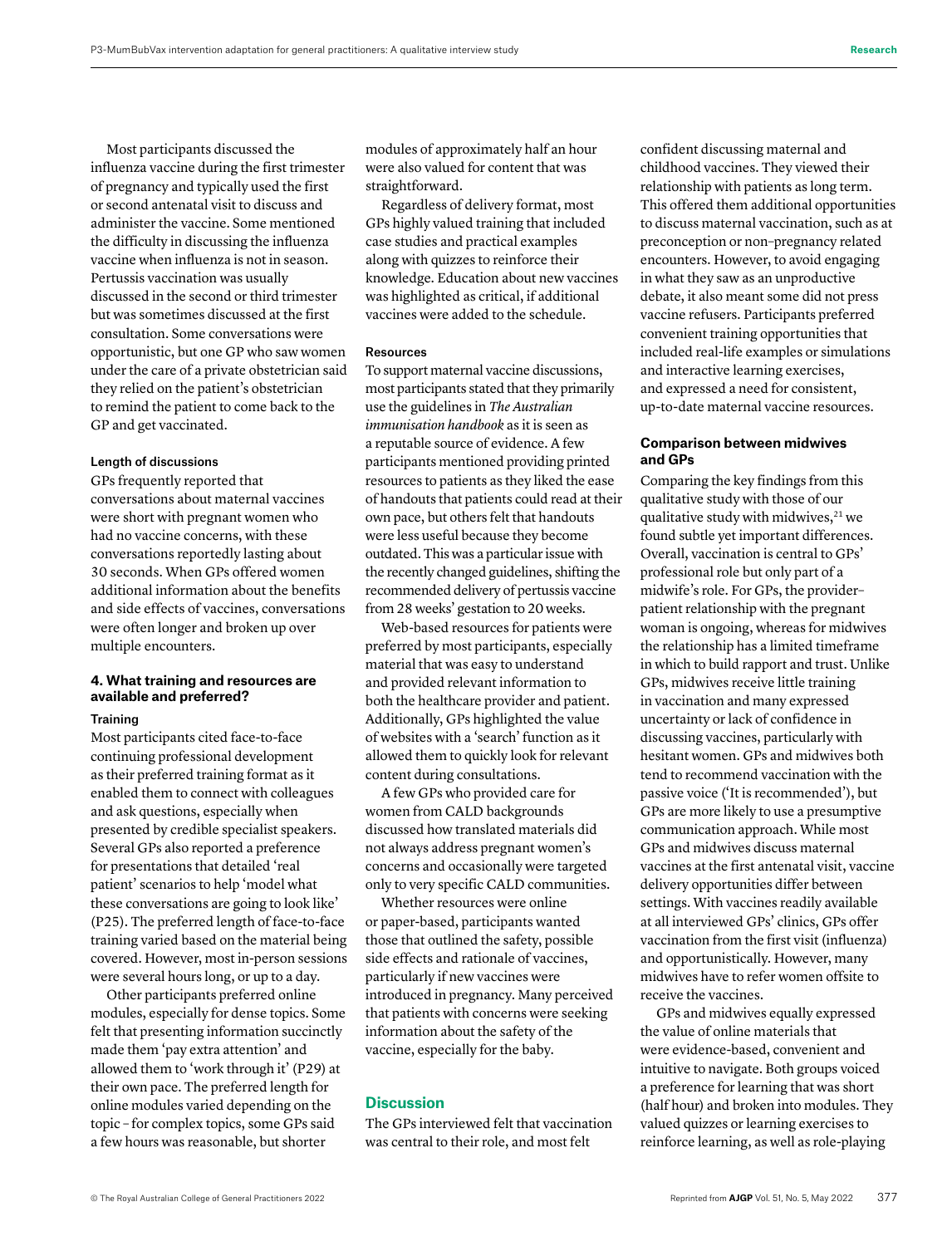and/or practical examples. While GPs favoured printable online materials, midwives preferred printed fact sheets. Additionally, while GPs preferred online training, midwives valued face-to-face training sessions.

# **Implications for the P3-MumBubVax intervention**

The P3-MumBubVax intervention package was adapted to capitalise on discussion opportunities and incorporate GP and midwife preferences for training and resources. The revised intervention includes practice-level interventions to record vaccine discussions and/or offsite delivery of vaccines, such as stickers in medical case notes or prompts in practice management software, and 'vaccine champions' identified in clinics/practices. Provider-level interventions include a password-protected 'I am a healthcare provider' portal on the MumBubVax website,<sup>26</sup> separated into general practice and midwives; seven tailored online communication training modules ('VaxChat Australia'), with written module summaries and interactive quizzes for each module; and midwife and GP resources to support discussions. At the parent level, the intervention has a parent-specific portal of the MumBubVax website providing tiered levels of vaccine information, infographics and printable fact sheets. Separate to the MumBubVax website, the intervention includes SMS reminders, sent using practice communication software to pregnant women to prompt them to receive influenza and pertussis vaccines.

# **Strengths and limitations**

The study sample included a range of GPs from various practice sizes and locations from several states in Australia, and with varying years of experience and frequency of antenatal care provision. The sample size  $(n = 30)$  was adequate for this qualitative interview study, and data saturation was reached. However, as a qualitative study, the findings are not intended to be generalisable to all GPs in Australia. Additionally, most interviewed GPs did not regularly treat pregnant women from CALD communities,

which may be due to the location or socioeconomic background of the areas in which the GPs practised.

While GPs raised the need for translated information that is tailored to address the concerns and questions of different CALD communities, our study did not have funding to produce translated resources. This is a limitation of our intervention adaptation that we intend to address if additional funding can be secured.

# **Reflexivity statement**

This study was conducted by researchers with backgrounds in vaccine promotion and paediatric medicine. While the interview questions sought to explore the participants' viewpoints on vaccines, our professional roles and views could have had an impact on how these questions were asked or how participants responded.

# **Conclusion**

With suboptimal rates of maternal vaccine coverage across Australia, it is clear that we need new, innovative strategies to increase maternal vaccine uptake. Based on the interviews conducted with GPs who provide antenatal care, we adapted the multi-component P3-MumBubVax intervention that provides videos, quizzes and informational resources to prepare GPs to have confident conversations about maternal vaccines.

We aim to test the effectiveness of the P3-MumBubVax intervention in a randomised controlled trial.

## **Authors**

Carol Jos MPH, Research Assistant, Vaccine Uptake Group, Murdoch Children's Research Institute, Melbourne, Vic

Jessica Kaufman PhD, Research Fellow, Vaccine Uptake Group, Murdoch Children's Research Institute, Melbourne, Vic; Honorary Fellow, Faculty of Medicine, Dentistry and Health Sciences, University of Melbourne, Melbourne, Vic

Jane Tuckerman PhD, Research Officer, Vaccine Uptake Group, Murdoch Children's Research Institute, Melbourne, Vic; Honorary Fellow, Faculty of Medicine, Dentistry and Health Sciences, University of Melbourne, Melbourne, Vic

Margie Danchin MBBS, PhD, FRACP, Group Leader, Vaccine Uptake, Murdoch Children's Research Institute, Melbourne, Vic; Paediatrician, Department of General Medicine, Royal Children's Hospital, Melbourne, Vic; Clinician Scientist, Fellow, and

Honorary Principal Fellow, Department of Paediatrics and School of Population and Global Health, and Director, Clinician Scientist Pathways, University of Melbourne, Melbourne, Vic; Chair, Collaboration on Social Science and Immunisation (COSSI)

Competing interests: None.

Funding: This study was funded by the Australian Government Department of Health (Health/19-20/06313).

Provenance and peer review: Not commissioned, externally peer reviewed.

## Correspondence to:

carol.jos@mcri.edu.au

#### **References**

- 1. Omer SB. Maternal immunization. N Engl J Med 2017;376(13):1256–67. doi: 10.1056/ NEJMra1509044.
- 2. Mak DB, Regan AK, Vo DT, Effler PV. Antenatal influenza and pertussis vaccination in Western Australia: A cross-sectional survey of vaccine uptake and influencing factors. BMC Pregnancy Childbirth 2018;18(1):416. doi: 10.1186/s12884-018- 2051-3.
- 3. McHugh L, Viney KA, Andrews RM, Lambert SB. Pertussis epidemiology prior to the introduction of a maternal vaccination program, Queensland Australia. Epidemiol Infec 2018;146(2)207–17. doi: 10.1017/S0950268817002722.
- 4. World Health Organization. Seasonal vaccination policies and coverage in the European Region. Geneva, CH: WHO, 2014. Available at www.euro.who.int/en/health-topics/ communicable-diseases/influenza/vaccination/ seasonal-vaccination-policies-and-coverage-inthe-european-region [Accessed 24 May 2021].
- 5. Regan AK, Mak DB, Hauck YL, Gibbs R, Tracey L, Effler PV. Trends in seasonal influenza vaccine uptake during pregnancy in Western Australia: Implications for midwives. Women Birth 2016;29(5):423–29. doi: 10.1016/j. wombi.2016.01.009.
- 6. Rowe SL, Perrett KP, Morey R, et al. Influenza and pertussis vaccination of women during pregnancy in Victoria, 2015–2017. Med J Aust 2019;210(10):454–62. doi: 10.5694/mja2.50125.
- 7. Krishnaswamy S, Wallace EM, Buttery J, Giles ML. Strategies to implement maternal vaccination: A comparison between standing orders for midwife delivery, a hospital based maternal immunisation service and primary care. Vaccine 2018;36(13):1796–800. doi: 10.1016/j. vaccine.2017.12.080.
- 8. Taksdal S, Mak D, Joyce S, et al. Predictors of uptake of influenza vaccination: A survey of pregnant women in Western Australia. Aust Fam Physician 2013;42(8):582–86.
- 9. Danchin MH, Costa-Pinto J, Attwell K, et al. Vaccine decision-making begins in pregnancy: Correlation between vaccine concerns, intentions and maternal vaccination with subsequent childhood vaccine uptake. Vaccine 2018;36(44):6473–79. doi: 10.1016/j. vaccine.2017.08.003.
- 10. Glanz JM, Wagner NM, Narwaney KJ, et al. A mixed methods study of parental vaccine decision making and parent–provider trust. Acad Pediatr 2013;13(5):481–88. doi: 10.1016/j. acap.2013.05.030.
- 11. Costa-Pinto JC, Willaby HW, Leask J, et al. Parental immunisation needs and attitudes survey in paediatric hospital clinics and community maternal and child health centres in Melbourne, Australia. J Paediatr Child Health 2018;54(5):522–29. doi: 10.1111/jpc.13790.